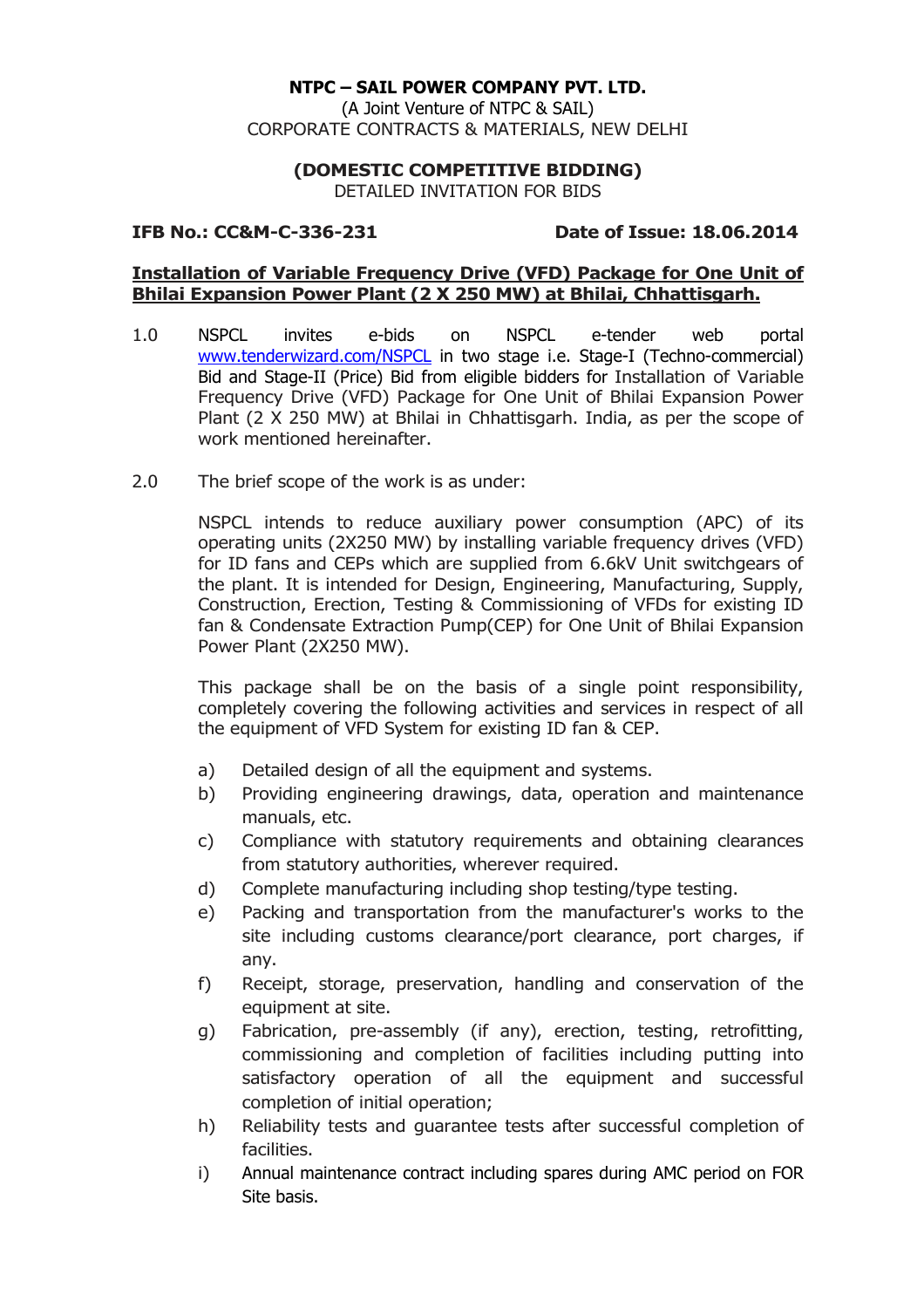- j) Reconciliation with customs authorities, in case of Foreign Contractors.
- k) Satisfactory completion of the contract.
- 3.0 NSPCL intends to finance this Package through domestic funding and own resources.
- 4.0 Detailed specification, scope of work and terms & conditions are given in the bidding documents, which are available for examination at the address given below till the last date for requesting the bidding documents indicated herein. The salient details and schedule for the bidding is as under:

| IFB No.                                                 | CC&M-C-336-231                |
|---------------------------------------------------------|-------------------------------|
| IFB Date                                                | 16.06.2014                    |
| Document No                                             | CC&M-C-336-231                |
| Source of IFB/NIT                                       | <b>NSPCL Corporate Office</b> |
| <b>Contract Classification</b>                          | Equipment Supply & Erection   |
| Cost of Bidding Documents in INR                        | ₹ 3,375/-                     |
| Bid Security / EMD in INR                               | ₹ 12,12,000/-                 |
| Document Download / Sale Commencement Date & Time       | 30.06.2014 10:00:00 hrs       |
| Document Download / Sale Close Date & Time              | 15.07.2014 17:00:00 hrs       |
| Last Date & Time for Receiving Clarifications           | 25.07.2014 17:00:00 hrs       |
| Amendment/clarification if any to bid document by NSPCL | 11.08.2014 17:00:00 hrs       |
| Last Date and Time for Bid submission                   | 01.09.2014 14:30:00 hrs       |
| Technical Bid Opening Date & Time                       | 01.09.2014 15:00:00 hrs       |
| Price Bid Opening Date & Time                           | To be communicated later      |

- 5.0 A complete set of Bidding Documents is to be downloaded from NSPCL's e-tender website "http:// www.tenderwizard.com/NSPCL" after registration on the website and after paying the cost of bidding documents(non-refundable) as mentioned at clause 4.0 above in the form of an Account Payee Demand Draft / Bankers' Pay Order in favour of NTPC-SAIL Power Company Private Limited or "NSPCL" payable at New Delhi or through Electronic Money Transfer into NSPCL's Account No. 0007 0500 2031 of ICICI Bank, Connaught Place Branch, New Delhi, (IFSC Code ICIC 0000007) and entering its details at the appropriate place on the website. The original of the Demand Draft / Bankers' Pay Order or printed copy of the transaction statement for the Electronic Money Transfer is to be submitted in original at the address indicated below along with the Earnest Money Deposit.
- 5.1 Only the downloaded documents are to be used for bidding purposes. Bids shall be submitted and opened at the address given below in the presence of Bidder's representatives who choose to attend.
- 5.2 All bids must be accompanied by Bid Security for an amount of  $\bar{\tau}$  12,12,000/-(Indian Rupees Twelve Lac Twelve Thousand only) in the form as stipulated in the Bidding Documents.

BIDS FOR WHICH ACCEPTABLE BID SECURITY AND COST OF BIDDING DOCUMENTS IN A SEPARATE SEALED ENVELOPE IS NOT RECEIVED PHYSICALLY AT THE ADDRESS INDICATED BELOW SHALL BE REJECTED BY THE EMPLOYER AS BEING NON-RESPONSIVE AND THE BIDS OF SUCH BIDDERS SHALL NOT BE OPENED.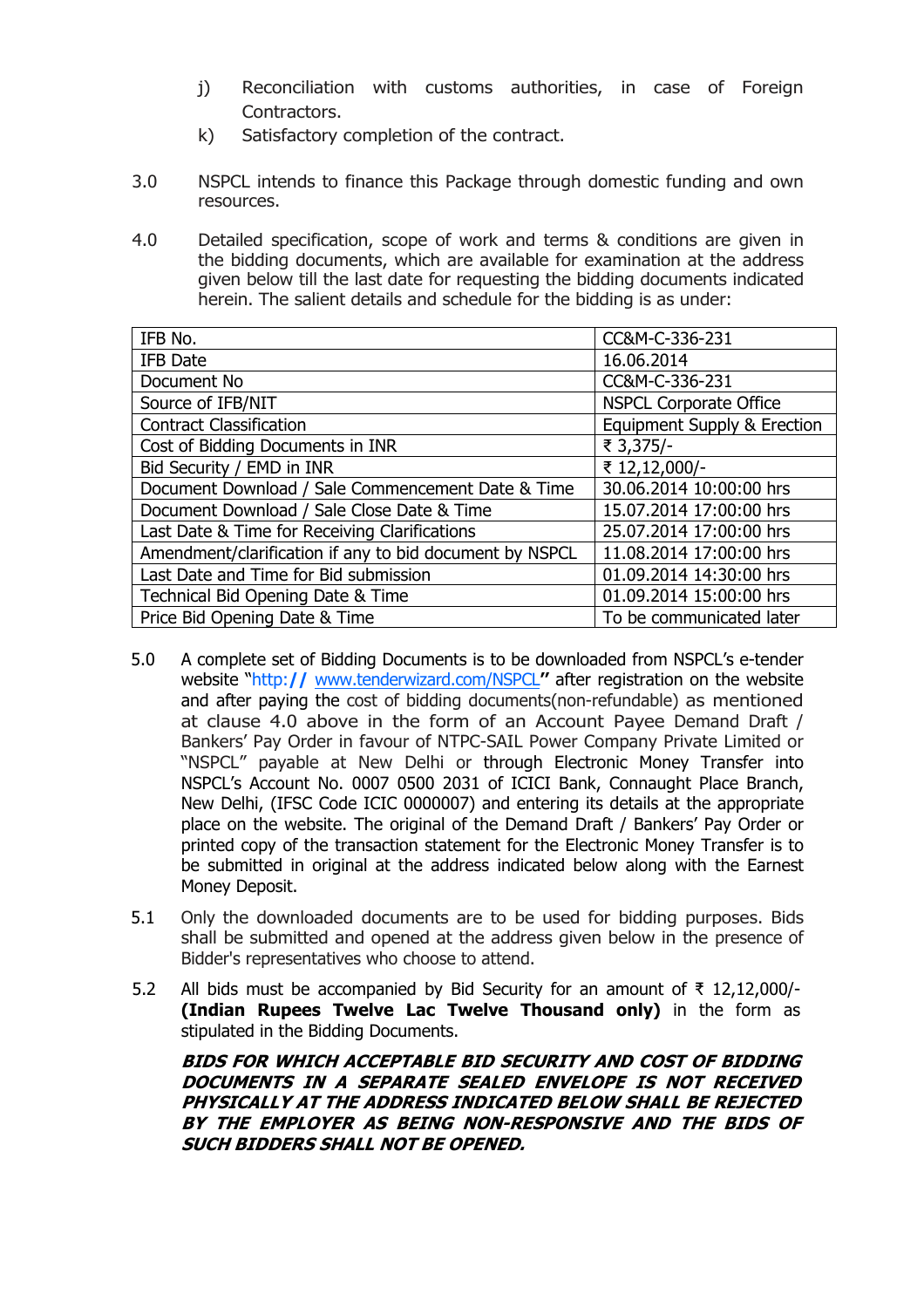- 5.3 The Bidder may examine the bidding documents and may request for any modification or clarification or suggestions or deviation to the bidding documents prior to the specified last date for clarifications. The bidders are required to send his request to NSPCL at emails vkdassani@gmail.com or nm.nspcl.vfd@gmail.com for any modification or clarification or suggestions through email only on or before the specified last date for the same.
- 5.4 Subsequent to last date for receipt of clarifications, NSPCL shall internally review the clarifications/ suggestions/deviations of the bidders and transmit the response (without disclosing the source of query) to all prospective Bidders who have received the bidding documents. The response shall be sent through amendments/ clarifications to the bidding documents through email. While making his Techno-Commercial Bid & Price Bid; the bidder shall take into consideration all terms, conditions and specifications of the Bidding Documents, the amendment(s)/ clarification(s)/ addenda/errata (if any) issued by NSPCL prior to opening of Techno-Commercial Bids.
- 5.5 In case any modification (s) or clarification (s) or suggestion (s) of the bidders is / are not accepted in the said amendments/ clarifications made to the bidding documents; the bidders shall suitably take in to account the implication of such modification or clarification or suggestions by the bidder into their bid prices, if any, and submit their bid without any further modification or clarification or suggestions or deviation.

### 5.6 All corrigendum/ Modification/Updates for this IFB will only be published on www.nspcl.co.in and www.tenderwizard.com/NSPCL websites. Bidders are requested to visit these websites frequently to update themselves.

5.7 During the submission of Techno-Commercial Bid, Bidders shall be required to furnish a 'No Deviation Certificate' confirming full compliance to the terms, conditions and Technical Specifications of Bidding Documents and Amendment(s)/ Clarification(s) (if any), failing which bids shall be rejected and will not be opened.

# 6.0 Qualifying Requirements for Bidders (QR):

In addition to the requirements stipulated under ITB Sub-clause 8.5.1 (i) (c), the bidder should also meet Qualification Requirements stipulated herein under.

1.0 The bidder should have designed, engineered, manufactured, type tested or got type tested, supplied and commissioned or supervised commissioning of at least one (1) number of VFD system (of the type offered) for feeding squirrel cage induction motor / synchronous motor of 1250 kW or above rating, which is in successful operation for a period of at least one (1) year as on date of bid opening.

#### OR

1.1 The bidder should have supplied and commissioned / supervised commissioning of at least one (1) number of VFD system suitable for feeding squirrel cage induction motor / synchronous motor of 1250 kW or above rating in India, which is in successful operation for a period of at least one (1) year as on the date of bid opening.

 The bidder shall source VFD system from a party who fully meets the requirements mentioned under clause 1.0 above. This source shall not be allowed to be changed afterwards.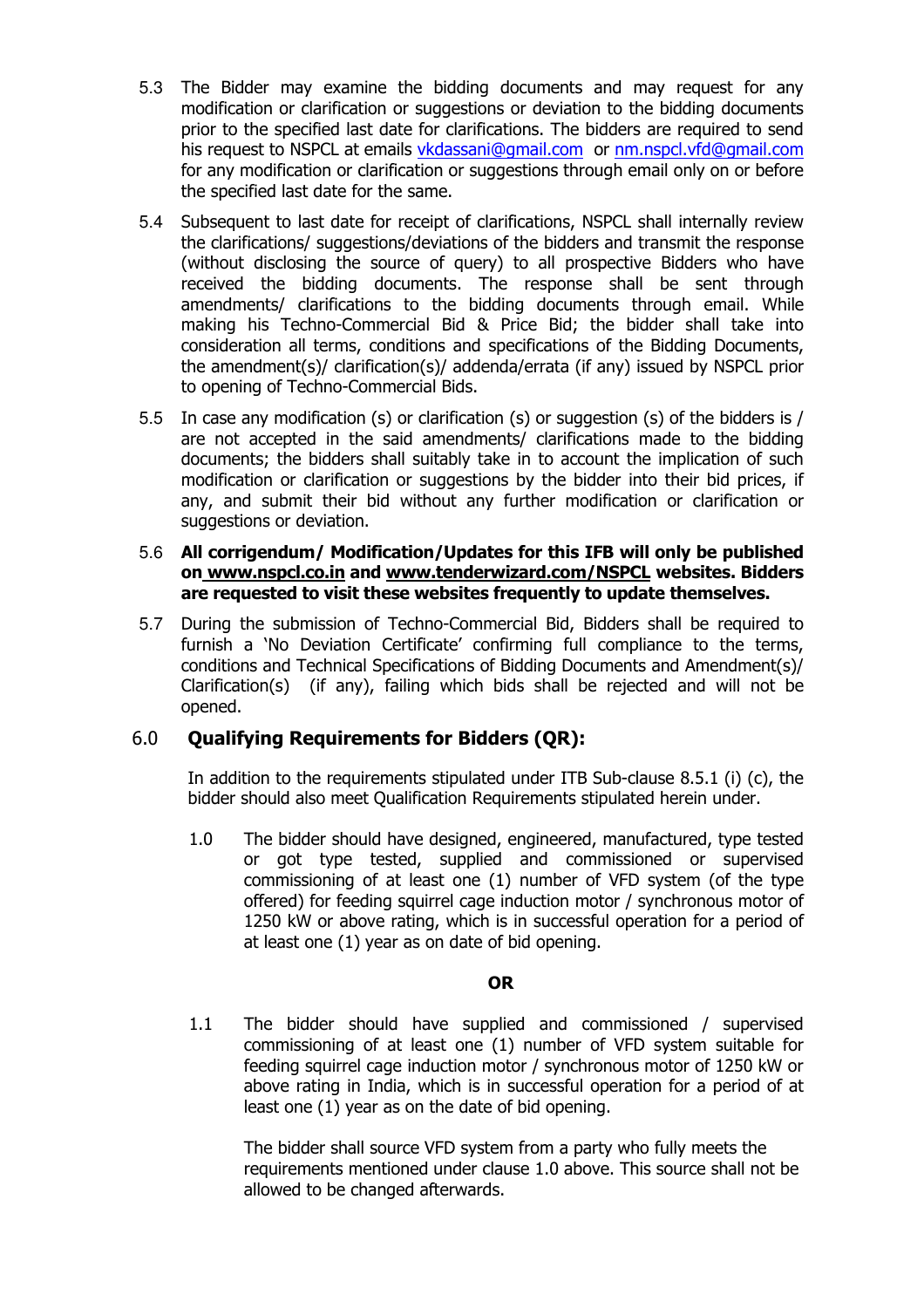- 2.0 The bidder should have also supplied and commissioned or supervised commissioning of at least one (1) number of VFD system as a retrofit for feeding squirrel cage induction motor of 400 kW or above rating, which is in successful operation for a period of at least one (1) year as on the date of bid opening.
- 3.0 Financial Criteria :
- 3.1 The average annual turnover of the Bidder, in the preceding three (3) financial years as on the date of bid opening, shall not be less than  $\bar{\tau}$ 6.89 Crore (Rupees Six Crore Eighty Nine Lakh only).
- 3.2 The Net Worth of the Bidder as on the last day of the preceding financial year shall not be less than 25% of the paid-up share capital.
- 3.3 In case the Bidder is not able to furnish its audited financial statements on standalone entity basis, the un-audited unconsolidated financial statements of the Bidder can be considered acceptable provided the Bidder furnishes the following further documents for substantiation of its qualification.
	- (a) Copies of the un-audited unconsolidated financial statements of the Bidder along with copies of the audited consolidated financial statements of the Holding Company.
	- (b) A Certificate from the CEO / CFO of the Holding Company, as per the format enclosed in the bid documents, stating that the unaudited unconsolidated financial statements form part of the Consolidated Annual Report of the company.

In case where audited results for the last preceding financial year are not available, certification of financial statements from a practicing Chartered Accountant shall also be considered acceptable.

- 3.4 In case, a Bidder does not satisfy the financial criteria, regarding Annual Average Turnover and Net Worth stipulated at Clause 3.1 and / or 3.2 above on its own, the Holding Company would be required to meet the stipulated turnover requirements at Clause 3.1 above, provided that the Net Worth of such Holding Company as on the last day of the preceding financial year is at least equal to or more than the paid-up share capital of the Holding Company. In such an event, the Bidder would be required to furnish along with its bid, a Letter of Undertaking from the Holding Company, supported by Board Resolution, as per the format enclosed in the bid documents, pledging unconditional and irrevocable financial support for the execution of the Contract by the Bidder in case of award.
- 3.5 The unutilized line of credit for fund based and non-fund based limits with cash and bank balances including fixed deposits of the Bidder as on a date not earlier than 15 days prior to the date of bid opening, duly certified by the Bankers shall not be less than ₹ 2.82 crores (Rupees Two Crore Eighty Two Lac only). In case certificates from more than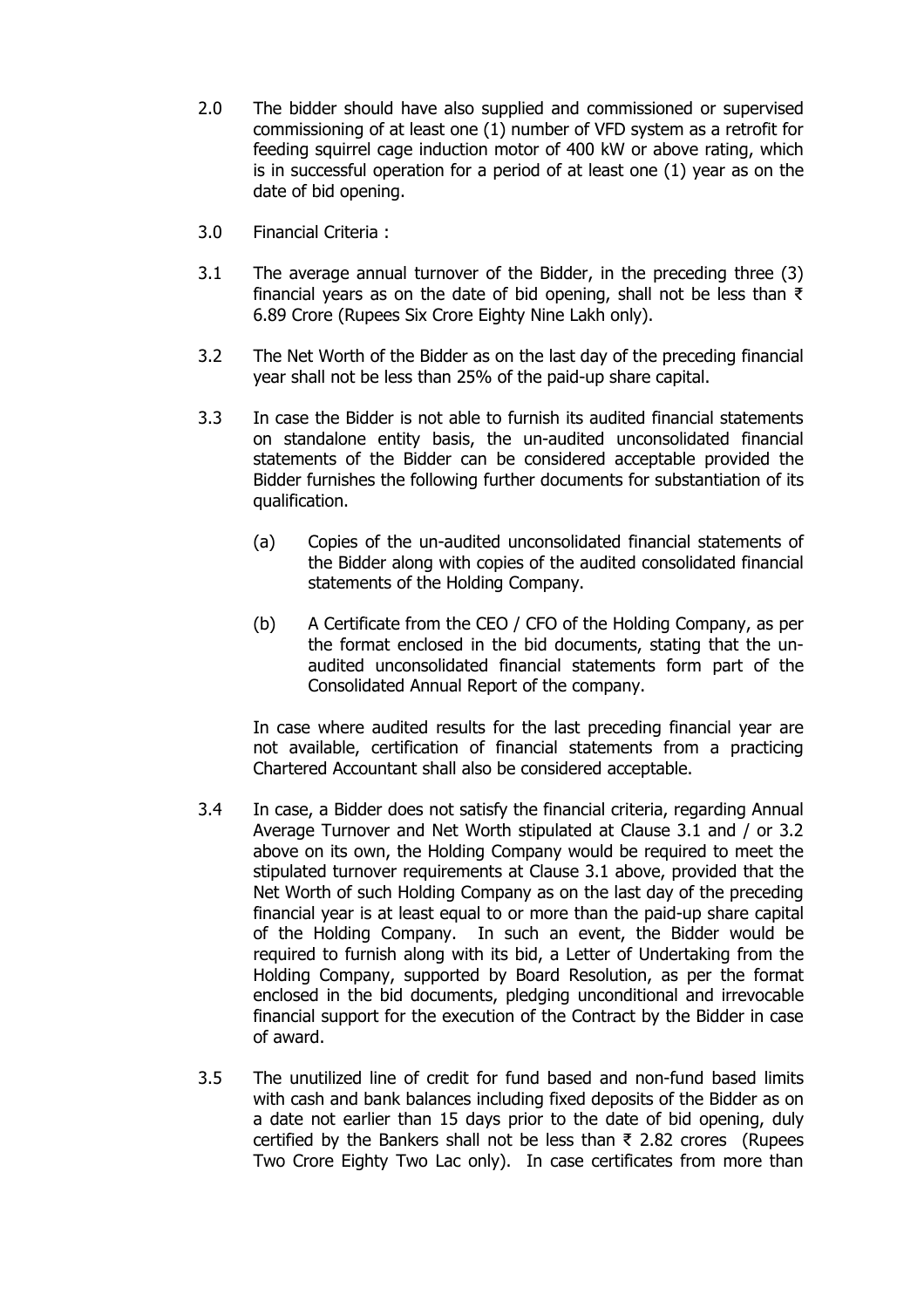one Bank are submitted, the certified unutilized limits shall be of the same date from all such Banks.

3.6 Where another Company of the group acting as the Treasury Centre is responsible for Treasury Management of the Bidder having combined credit / guarantee limit for the whole group, the Bidder would be required to provide the Banker's certificate regarding the unutilized line of credit for fund based and non-fund based limits together with cash and bank balances including fixed deposits available to such Treasury Centre. Further, Treasury Centre shall certify that out of the aforesaid limits certified by the bankers', the Bidder shall have access to the line of credit of a level not less than the specified amount at Clause 3.5 above.

In proof of this, the Bidder would be required to furnish along with its bid, a Letter of Undertaking from the Treasury Centre, supported by a Resolution passed by the Board of Directors of the Holding Company, as per the format enclosed in the bid documents, pledging unconditional and irrevocable financial support for the execution of the Contract by the bidder in case of award.

- 3.7 In case the Bidder's unutilized line of credit for fund based and non-fund based limits specified at Clause 3.5 above is not sufficient, a comfort letter from one of the bankers specified in the bid documents unequivocally stating that in case the Bidder is awarded the contract, the Bank would enhance line of credit for fund based and non-fund based limits to a level not less than the specified amount to the bidder or to the Treasury Management Centre as the case may be, shall be acceptable.
- 3.8 Note:
	- i. Net worth means the sum total of the paid up share capital and free reserves. Free reserve means all reserves credited out of the profits and share premium account but does not include reserves credited out the revaluation of the assets, write back of depreciation provision and amalgamation. Further any debit balance of Profit and Loss Account and miscellaneous expenses to the extent not adjusted or written off, if any, shall be reduced from reserves and surplus.
	- ii. Other income shall not be considered for arriving at annual turnover.
- 4.0 Notwithstanding anything stated above, the NSPCL reserves the right to assess the capabilities and capacity of the Bidder / his collaborators / associates / subsidiaries / group companies/ holding company to perform the contract, should the circumstances warrant such assessment in the overall interest of the NSPCL Such assessment shall include, but not be limited to, the evaluation of adequacy of facilities, services, resources, design / engineering capability and financial capability.